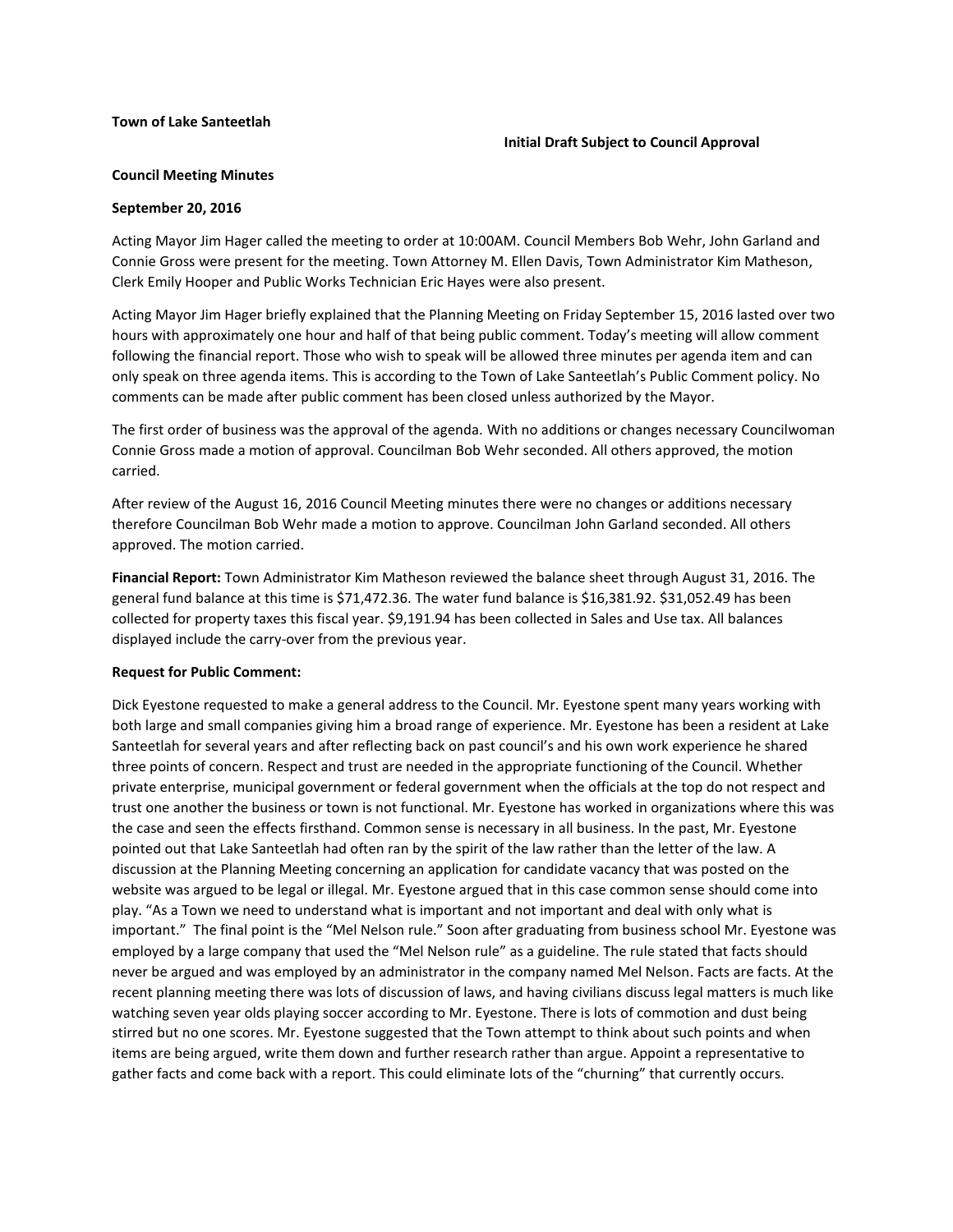Roger Schilf asked about the item on the agenda that had been verbally added at the Planning Meeting. #8 on New Business, The Resolution of Censure was verbally added therefore those who looked on the website at the agenda was unaware. Mr. Schilf asked who created the censure and pointed out that he felt it would be more appropriate to add items such as these prior to the meeting so residents could attend if desired. In the Council Meeting discussion and questions from the audience are limited and he felt uninformed of this resolution however could not receive clarification in the allotted time given today. Mr. Schilf asked that the restriction of public comment be waived for this particular item. Acting Mayor Jim Hager stated, that decision would be made at the time that item is discussed.

Steve Poole expounded on Mr. Schiff's question by clarifying that citizens were unable to prepare for the meetings when they are unaware of agenda items. Acting Mayor Jim Hager stated that the agenda may be amended on the day of the meeting. Attorney Ellen Davis shared the importance of composing an agenda during the Planning Meeting for the upcoming Council Meeting however the agenda can be amended at the meeting if necessary.

Councilwoman Connie Gross made a motion to close the Public Comment session of the meeting. Councilman Bob Wehr seconded. All others approved. The motion carried.

## **Old Business**

**#1 Removal of Steps on Town Property:** Town Administrator Kim Matheson reviewed an email sent from Town Attorney Ellen Davis stating that if the steps are within the Town limits the steps should be repaired or removed. If the Town chooses to contract the removal/repair of the steps they may do so with John Cochran, the homeowner who uses these steps for access to his dock. Mr. Cochran could replace the steps at his expense, following all codes and guidelines according to Attorney Davis without seeking additional bids as the job would be less than \$90,000 in expense, waiving this requirement for municipalities. Councilman John Garland clarified that the steps were built by a private individual but are located on Town property. The steps were in place prior to the Town becoming incorporated. Councilman John Garland suggested that the Town allow Mr. Cochran to re-place the steps and then release the Town of liability. M. Ellen Davis stated that, there is a bigger problem. The Town at some point should "tackle" ongoing issues. The Town continues to have issues arise from the past that were placed or created prior to the Town becoming incorporated when it was only a community. Once the Town incorporated despite being from the past Corporate Law Chapter 160A must be followed. According to the law a third party cannot release a corporation from liability. Councilman John Garland did not feel that Town funds should be used to re-place the steps for private use. M. Ellen Davis recommended that the Town accept a "gift" from Mr. Cochran by allowing him to re-place the steps and require them to be built to code. Mr. Garland is concerned that allowing Mr. Cochran to replace the steps will only lead to bigger problems as there are strips of Town property throughout the Town that other homeowners would potentially make requests to build on. Acting Mayor Jim Hager reviewed the recommendation of Attorney Davis to accept a gift from Mr. Cochran and send a formal letter from the Town explaining all the rules and guidelines according to the law to Mr. Cochran. Councilman Garland asked if anyone could use the steps once they were re-built and "gifted." Garland continued to stress his concern that there may be many strips of land that become an issue if this project is allowed. Attorney Davis agreed that this may be a larger issue" but should be dealt with one at a time according to Chapter 160A. Councilwoman Connie Gross reminded Mayor Hager of Resident Ralph Fette's request concerning access near his home at the Planning Meeting. Acting Mayor Jim Hager suggested that the Council continue to research and decide on an overall solution for residents interested in using Town Property for Lake Access. Any recommendations will go before the Town attorney before the residents are contacted. Councilman Bob Wehr made a motion to defer this item until further research has been completed. Councilwoman Connie Gross seconded. All others approved. The motion carried.

**#2 Water Meter Purchase Follow-up:** At last month's Council Meeting \$10,000 was allotted for the purchase of new water meters. Councilman Bob Wehr suggested that after the transfer of funds is completed properly the Town proceed with purchase so the meters could be installed while the weather is fair. With the funds allotted two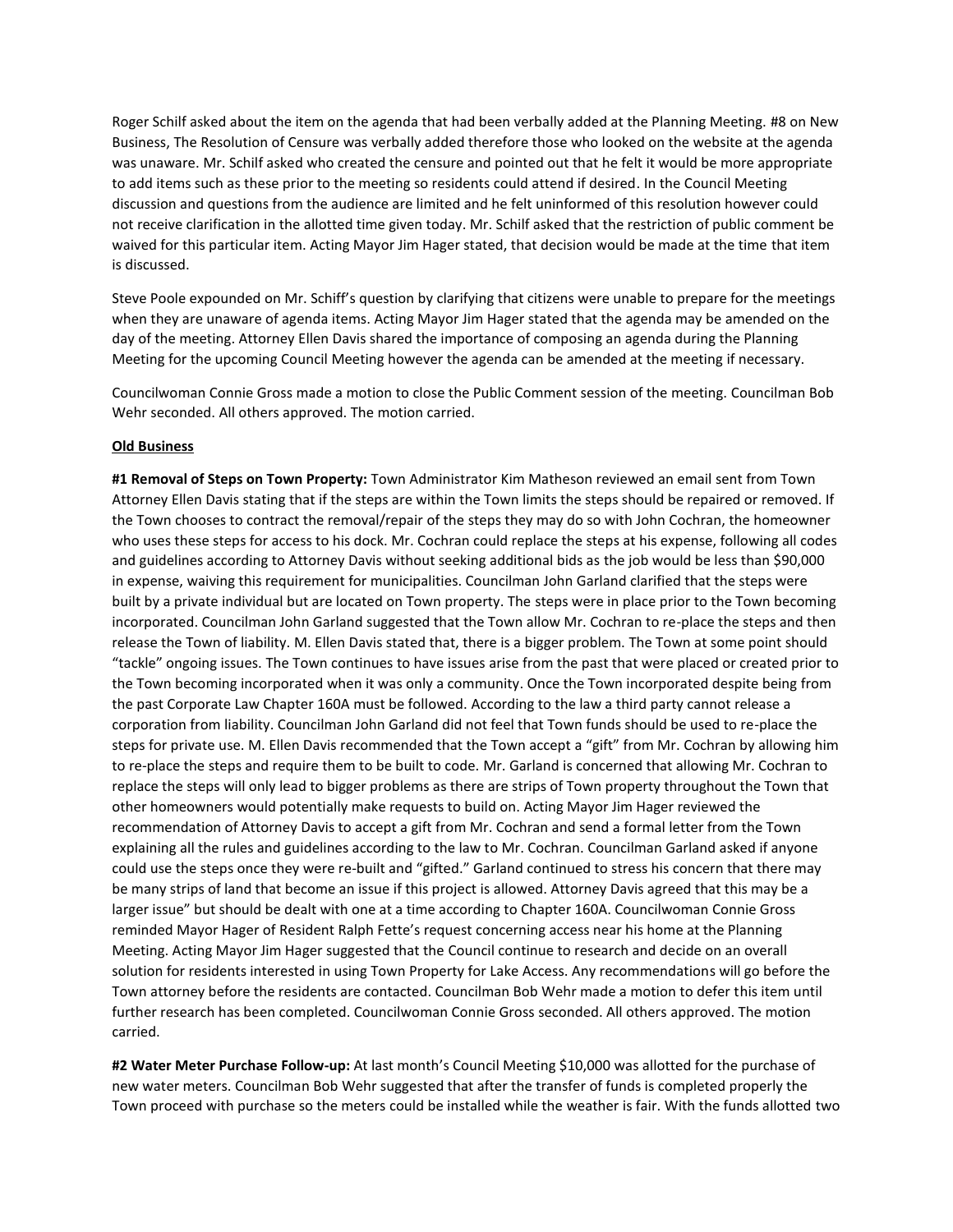of the one inch meters could be purchased for \$550.00 and 50, 5/8 inch meters being a total of \$9650.00. If additional equipment is needed the number of meters may be adjusted slightly to remain under \$10,000. Councilwoman Connie Gross asked about software development research and if there were any decisions to make on that at this time. Councilman Bob Wehr explained that Dick Eyestone has offered his assistance in helping with research and after contacting several Towns there had been little satisfaction of any specific billing software. Anthony Brown, has confirmed that he is able to produce the software needed for water billing and will work closely with the Town in order to create the software according to our needs as well as offer support as needed to Town Staff. Councilman Wehr suggested that some of the Towns that are unhappy with their billing software may be interested in purchasing from Mr. Brown as well or sharing the cost with Lake Santeetlah. Resident Roger Carlton asked how priority would be set in accordance to meter placement. Councilman Bob Wehr shared that Public Works Technician Eric Hayes would be trusted to place the meters as he felt necessary. Until we purchase the Automatic Meter Reader and Billing software the meters will be read manually. Councilman John Garland asked what the plan was at this time to complete the purchase. Councilman Wehr explained that the Town hoped to move forward quickly and possibly attain a loan for the remainder of the meters and equipment. Stephanie Danforth stated that it would seem practical to place the new meters at the permanent resident's homes first. Councilman Wehr affirmed that the Council would allow Public Works Technician Eric Hayes make those decisions and if he had any questions he could ask the Council. Councilman Bob Wehr made a motion to proceed with the purchase of \$10,000 of new meters. Councilwoman Connie Gross seconded. All others approved. The motion carried.

**#3 Plans to proceed with Occupancy Tax:** Acting Mayor Jim Hager explained that Resident Stephanie Danforth had been asked to research and report back to the Council the pros and cons of Lake Santeetlah moving forward with the collection of a 3% Occupancy Tax. Mrs. Danforth gave a very informative presentation at the Planning Meeting of her findings that collecting the tax would not generate adequate income to make it justifiable. Mrs. Danforth also implied that a large portion of the funds collected must be used for tourism promotion and asked those present, do we really want to promote tourism at Lake Santeetlah? Councilman Bob Wehr further explained that we have enough facts at this time to agree that the tax would not justify the fees, work and audit involved however it is a possibility that Lake Santeetlah could contract with Graham County. Councilman Wehr has communicated with Graham County officials concerning Lake Santeetlah collecting the full 6% tax for an administration fee of a small undetermined amount and the remainder of funds would go to Graham County for the promotion of tourism. Mr. Wehr explained that Town staff would be more aware of who rents and potentially have the ability to collect more funds from the area than Graham County. There has been no feedback regarding this suggestion from Graham County at this time. Resident Danforth stressed again that personally she feels," it's not about the numbers, it's about the flavor of our town. Do we want to spend one dollar to promote tourism?" Councilwoman Connie Gross asked for clarification regarding the resolution adopted if the Town was allowed to collect 6%. Mrs. Danforth explained that 6% is the total amount that can be collected whether that amount is split by the Town and County can be determined by a resolution. Attorney Davis stated that when the General Assembly granted, The Special Act for Occupancy Tax on June 22, 2015 a separate resolution is still needed for authority and appointment to collect. Despite who collects, the Resolution must be composed and adopted by Lake Santeetlah. Acting Mayor Jim Hager confirmed that the Town was not ready to proceed with any decisions at this time. Councilwoman Connie Gross thanked Mrs. Danforth for her hard work.

## **New Business**

**#1 Degarmo Refund Request:** Acting Mayor Jim Hager asked Mr. and Mrs. Degarmo if they had anything further to add from their presentation from last Friday's Planning Meeting. The Degarmo's had nothing further therefore Mayor Hager reviewed the issue for Councilman John Garland who was unable to attend the Planning Meeting. Acting Mayor Hager stated that this item will need further research by the attorney and a decision should be reached by the October board meeting. Councilman Bob Wehr explained that one issue at this time is the missing "application" of which Mrs. Degarmo says she never filled out. There are no records of this application, only a post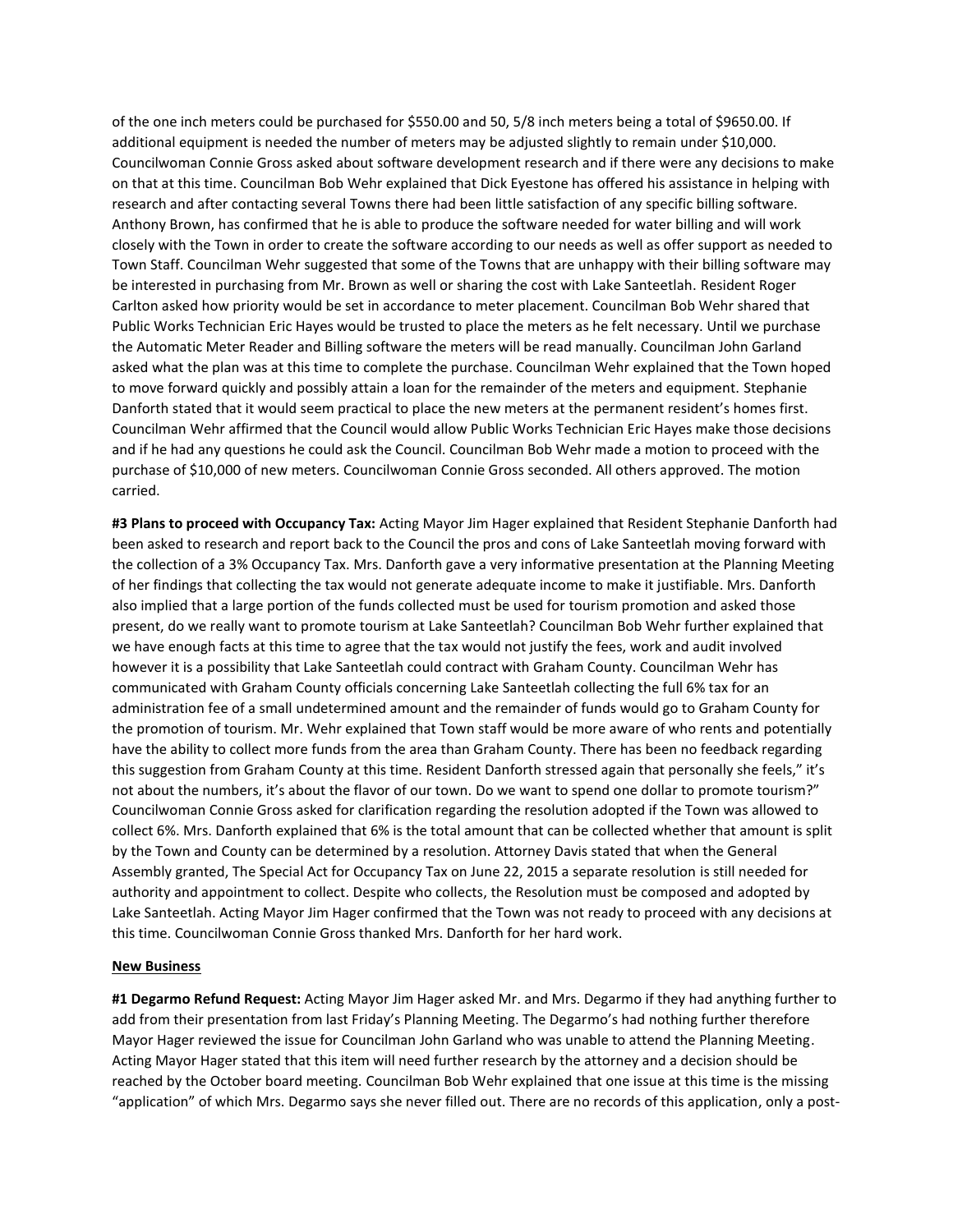it note explaining the fees due. Councilman John Garland recalled specific issues that occurred when the application was presented that caused a delay in approval therefore there was some type of package presented for the Council to review. Mrs. Degarmo stated that an as-built survey was turned in that showed the setbacks and corners. Councilwoman Connie Gross reviewed an email from M. Ellen Davis dated November 17, 2014. Gross asked Mrs. Davis if she was aware that the Council at that time did not follow her suggestions in that email on item number 3 or 4 (I have attached this email to these minutes for reference). Resident Roger Carlton, who was on the Council at the time of approval, was asked to search through his records hoping he could find information regarding the Degarmo's. Mr. Carlton stated that he was able to locate the agenda's from both the Planning and Council Meeting in which the Degarmo's application was presented and discussed. A handwritten note on the agenda near the item stated that the application would be approved subject to survey. Therefore Mr. Carlton added there are two issues: Was the survey completed and checked for compliance? If so, that becomes a nonissue according to Mr. Carlton. The request from the Degarmo's is a refund of the "impact fee" collected in the amount of \$3,747.00. The Town has spent a large amount of money on legal fees and research regarding the misused word – impact. The Town has consistently denied other request for refund simply stating that the fee was actually an application fee, but misworded as an impact fee and has since been corrected. Carlton argued that this should not be an issue. The request should be denied and is unsure why the Council would even consider such a refund. If however the funds are returned, Carlton stated that he could retrieve a letter that he wrote to Mayor Sheldon Singer when he was building his own home arguing that the \$4000-\$5000 impact fee that he had to pay when building was in fact not an impact fee. The money collected from an impact fee should be used for minimizing the effects of construction. Carlton was ignored and advised by his contractor to drop the argument in order to keep peace with the Town. Bob Crabtree, who was also on the Council at the time was under the impression that there was an application filled out and is unsure how it could have been misplaced. Jack Gross added a point of information that he was refunded his impact fee. Acting Mayor Jim Hager explained that the case was totally different as Mr. Gross' project was only an outdoor building. Attorney Ellen Davis shared the updated North Carolina law states that municipalities can collect impact fees, but it must be clearly specified what the money is used for. If the funds are generalized there must be a special act because municipalities are not authorized to collect fees that do not have a clearly identified purpose. Acting Mayor Jim Hager informed the Degarmo's that after receiving advice from the attorney the Council will make a decision.

**#2 Roof Replacement at Pump House:** The pump house is the small building at the top of the mountain next to the water tank, and the roof is in need of repair. Public Work Technician Eric Hayes received an estimate to replace the roof with metal tin that can be placed over the existing shingles. Councilman Bob Wehr and John Garland felt that the Town should get one more bid before proceeding. Councilman John Garland made a motion to receive an additional bid then procced to fix the roof with the lowest bidder without going over \$1,000. Councilman Bob Wehr seconded. All others approved. The motion carried.

**#3 Update on Council Vacancy:** At this time four applications have been received. Acting Mayor Jim Hager recommended that a deadline be set for receiving applications. Hager suggested that one hour be set aside after the October Planning Meeting for interviews of the qualified applicants. Councilwoman Connie Gross asked that each Council member ask three questions making the interview more organized and formal. Councilman Bob Wehr felt that the interview process would be somewhat natural and not require such a specific guideline. Councilman Bob Wehr made a motion to end the application process September 30, 2016 and have an interview session following the Planning Meeting October 13 2016. Councilman John Garland seconded. All others approved. The motion carried.

**#4 Review of Specific Items for Rules for Local Government Boards:** After the adoption at the last Council Meeting of the Rules for Local Government Boards Acting Mayor Hager pointed out some specific points within the book that may need further review. In the rule book it is required that a public comment period be offered at some point during the meeting. At this time public comment is received at the beginning of the meeting. This can be changed if preferred to a different time. Lake Santeetlah has an adopted resolution that the Mayor only votes in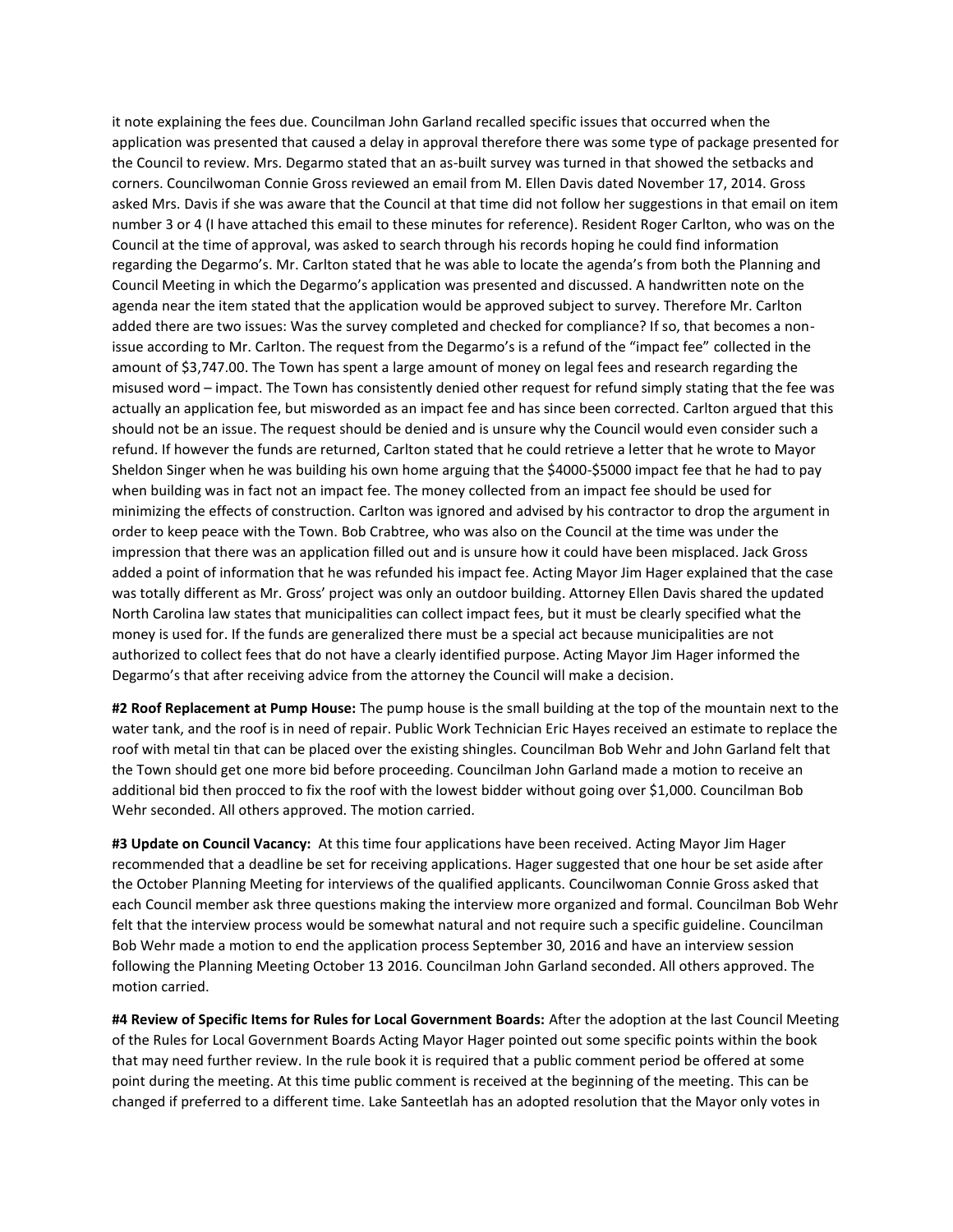the case of a tie. Attorney Ellen explained that Fleming Bell does an excellent job but one item of concern is that by law you must be excused by a consensus of the board to abstain from voting. Voting is an obligation unless excused by consensus. Acting Mayor Jim Hager suggested that each area of concern would be referred to Attorney Davis for review. Councilman Bob Wehr asked that we defer this item until next month. The town council currently has a vacancy after the resignation of Bob Crabtree. Until this vacancy is filled a Mayor Pro-tem should be appointed. Councilwoman Connie Gross nominated herself. Councilman John Garland nominated Bob Wehr. Councilman John Garland and Acting Mayor Jim Hager voted to appoint Bob Wehr as the Mayor Pro-tem. Bob Wehr abstained from voting. Mayor Jim Hager voted to break a tie. Connie Gross was opposed. The motion passed two to one.

**#5 Donation for Graham County Schools Accountability Teams:** Town Administrator Kim Matheson shared information regarding the Graham County Schools Accountability team. David Matheson, Robbinsville High School principal, attended the Planning Meeting and provided an overview of what the accountability teams were and the purpose of such teams. The Town of Lake Santeetlah received a letter of request from Graham County Schools asking for a donation of support to this program. The teams are composed of athletes and the goal is to make better students and citizens of each individual. Each team receives points for community service, good grades, attending school regularly, and various good behaviors. The kids will be rewarded periodically throughout the year and in return hope that these behaviors becoming a lasting effect of the accountability program. Councilman Bob Wehr recommended the Town contribute \$500.00, and personal donations could be accepted as well. Councilwoman Connie Gross seconded. All others approved. The motion carried. Resident Steve Poole shared his concern with using "Town" money for public purposes. Poole feels that such donations should come privately. Councilwoman Connie Gross asked if she could donate \$100 to the Town for public purpose and bring the Town's donation to \$400.00. Acting Mayor Jim Hager explained that several residents had already donated privately and would continue to do so however those donations would be separate from the Town's contribution.

**#6 Budget Amendment:** The proposed budget amendment transfers the money from the general account to the water account to purchase the new water meters. The money transferred is a portion of the amount owed to water from general. This payoff was allocated in the budget and will cause the debt to decrease. Councilman John Garland made a motion to approve the amendment presented. Councilwoman Connie Gross seconded. All others approved. The motion carried.

**#7 Open Meetings Law:** Councilwoman Connie Gross shared North Carolina General Statute regarding Open Meetings law Chapter 143 Article 33(c). Referencing letter C and D an Official meeting is defined as a gathering together at any time or place. Councilwoman Gross struggled to proceed with wording and Attorney Davis assisted an official meeting is a meeting, assembly or gathering together at any time or place or the simultaneous communication of by conference telephone or other electronic means of a majority of the members of a public body for the purpose of conducting hearings, participating in deliberations or voting upon or otherwise transacting the public business within the jurisdiction, real or apparent of the public body. The question becomes, are all meetings of public bodies subject to the open meetings law. Attorney Davis affirms the answer is, no. It only becomes an official meeting when a majority meets in order to conduct the following: conduct a hearing, participate in deliberation, voting on or taking action on public business. Councilwoman Connie Gross explained what meetings she is referring to question this law. Gross stated that she had walked into Town Hall to find two Council members along with the Town Administrator discussing Town business on more than one occasion. Councilwoman Gross referred to minutes from a meeting on February 16, 2016 that stated, when two or more members of a public body meet a special meeting must be called with forty eight hours noticed required. These minutes have been approved and the wording was deemed as a mistake that was looked over prior to approval. The minutes should have read, when more than two members gather. However, Attorney Ellen Davis pointed out that the law will always precede minutes. Resident Roger Carlton asked for clarification on the specific meetings she may have been claiming illegal. Councilwoman Gross explained that she had come into Town Hall on three occasions to find two council members along with Town Administrator or Town Clerk meeting together. Gross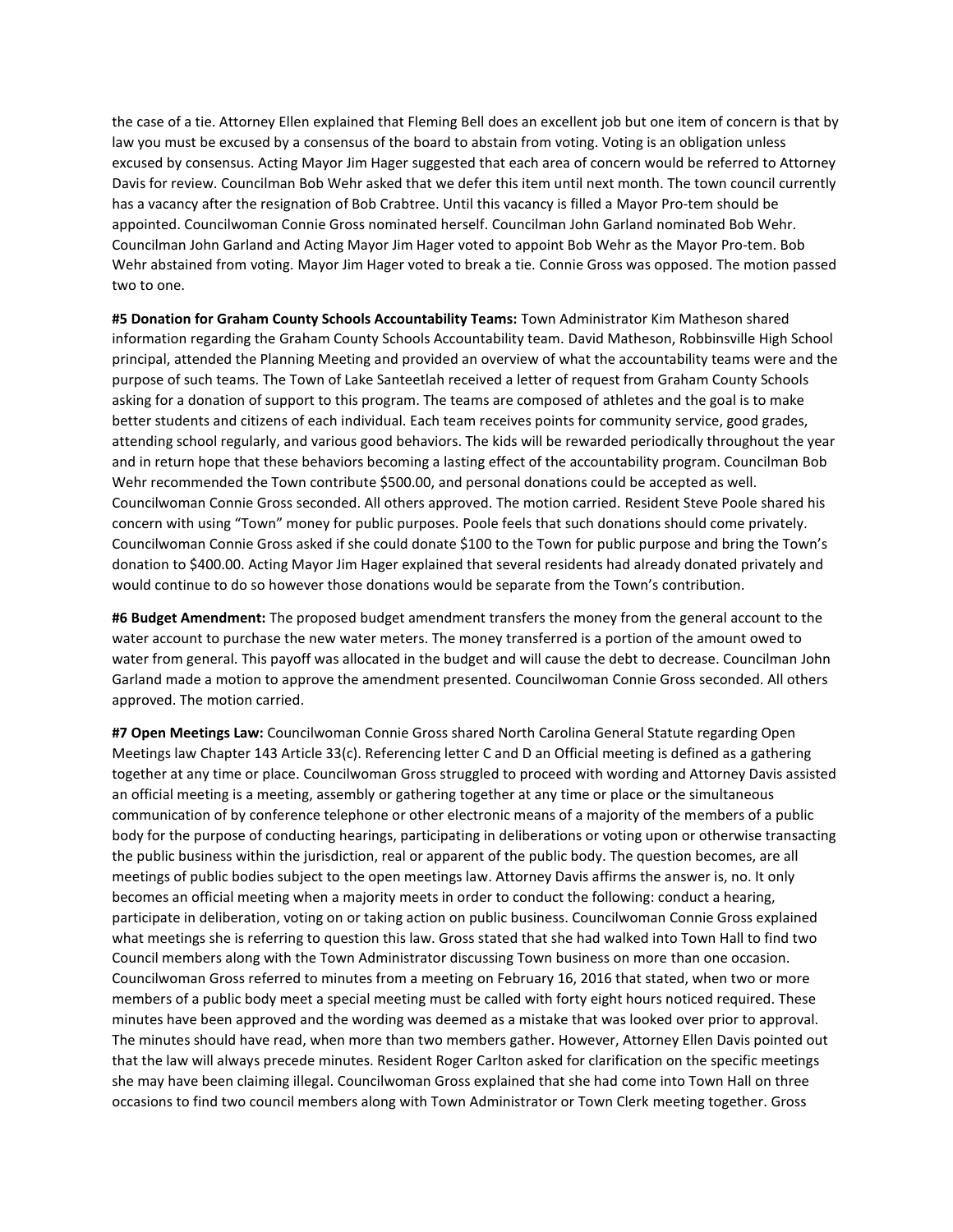shared that she had a door shut in her face when she questioned if there was a meeting going on and was asked to leave. Councilwoman Gross feels ignored and questions why the issues being addressed cannot include the entire Council. Bob Crabtree, who recently resigned as Mayor, explained that there were two occasions where he met with Councilman Bob Wehr, and Acting Mayor Jim Hager to discuss and share history and knowledge of the Town that the two may not be aware of. Crabtree has been involved with the Town for many years and hoped to leave behind some history that would be helpful to those still serving. Resident Jack Gross was invited to join the meeting and was able to share personal knowledge as well. There was no Town business discussed during these meetings according to Crabtree. Councilwoman Gross questioned why she was not asked to be present, and was informed that with three board members that the meeting would have in fact been official and two members seemed adequate to receive the information. Resident Jack Gross asked if two members of the board, a lawyer and administrator would be considered an official meeting. Attorney Davis confirmed that no meeting is official without a majority of the board. Councilwoman Connie Gross stressed that despite the meetings being right or wrong she still felt that the actions were wrong and asked that Town Administrator Kim Matheson read a letter into the record further explaining her feelings. This letter had not been reviewed by the Council nor administration prior to the meeting. Town Administrator Kim Matheson read the letter distributed by Gross, which I have attached to these minutes for reference. Councilman Bob Wehr explained that those that were not familiar with Gross' complaints could review a letter he had composed that compelled a time line of events which involved Councilwoman Gross. Gross stated that the notes she received on the July 7, 2016 meeting were not the same as the letter presented by Mr. Wehr. Councilman Wehr acknowledged that the two referenced the same things. Councilwoman Gross stressed that she felt the two were speaking for the Council as a whole on such occasions. Wehr acknowledged that his letter would be available for those interested to review. Councilwoman Gross asked if there may be a period of Public Comment for the audience concerning this matter. Acting Mayor Jim Hager responded by asking the Council if there were any further comments. Councilman John Garland shared that he did not feel left out when not asked to be involved in the meetings discussed. It would be difficult to run a Town without the board discussing issues throughout the month and not only at Official Meetings. Garland thanked the Council members that spent the time dealing with business. It would not be time efficient for each member to be included in every aspect of issues according to Garland.

**#8 Resolution of Censure:** Councilman Bob Wehr made a motion to pass the Resolution of censure for Councilwoman Connie Gross for her ongoing inappropriate behaviors. The behaviors have been well documented. Councilwoman Connie Gross asked for discussion before a second. Councilman John Garland seconded. Councilwoman Connie Gross asked for an explanation of state laws that she is not following. Councilwoman Gross stated that the oath of office she took following the election had been followed strictly. Gross asked for evidence to be produced to prove she has been noncompliant. Councilman Bob Wehr explained that the meeting held in which Gross refers to as the "Bad Connie" meeting was an attempt to point out inappropriate actions and seek improvement moving forward. According to Wehr the requests had been ignored and reminded Gross that she was warned of being censured if there was no improvement. Wehr explained that most of the actions were verbal and behavioral making it difficult to produce written evidence. Councilman John Garland shared that he had been on the board longer than any current member. During his time of service he had never contacted County or Government officials, the attorney or any representative without the consensus of the board. Councilwoman explained that all her actions noted on the "bad Connie" list she had documentation, notes, and tapes to prove they were pre-approved. Gross shared that her intentions when contacting these officials was simply fact finding. Mrs. Gross once again asked for facts proving noncompliance. Acting Mayor Jim Hager made a motion to excuse Connie from voting on the Resolution of Censure. Councilman Bob Wehr seconded. Councilman John Garland was in favor, Councilwoman Connie Gross opposed. The motion passed three to one. Town Clerk Emily Hooper read the Resolution of Censure (which is attached to the minutes for reference). Acting Mayor Jim Hager made a motion to approve the Resolution of Censure. Councilman Bob Wehr seconded. John Garland was in favor. Councilwoman Connie Gross was unable to vote. The motion passed three to one. Councilwoman Gross asked what the censure meant to her as a Councilmember. Acting Mayor Hager informed Gross that it would simply be on the record that